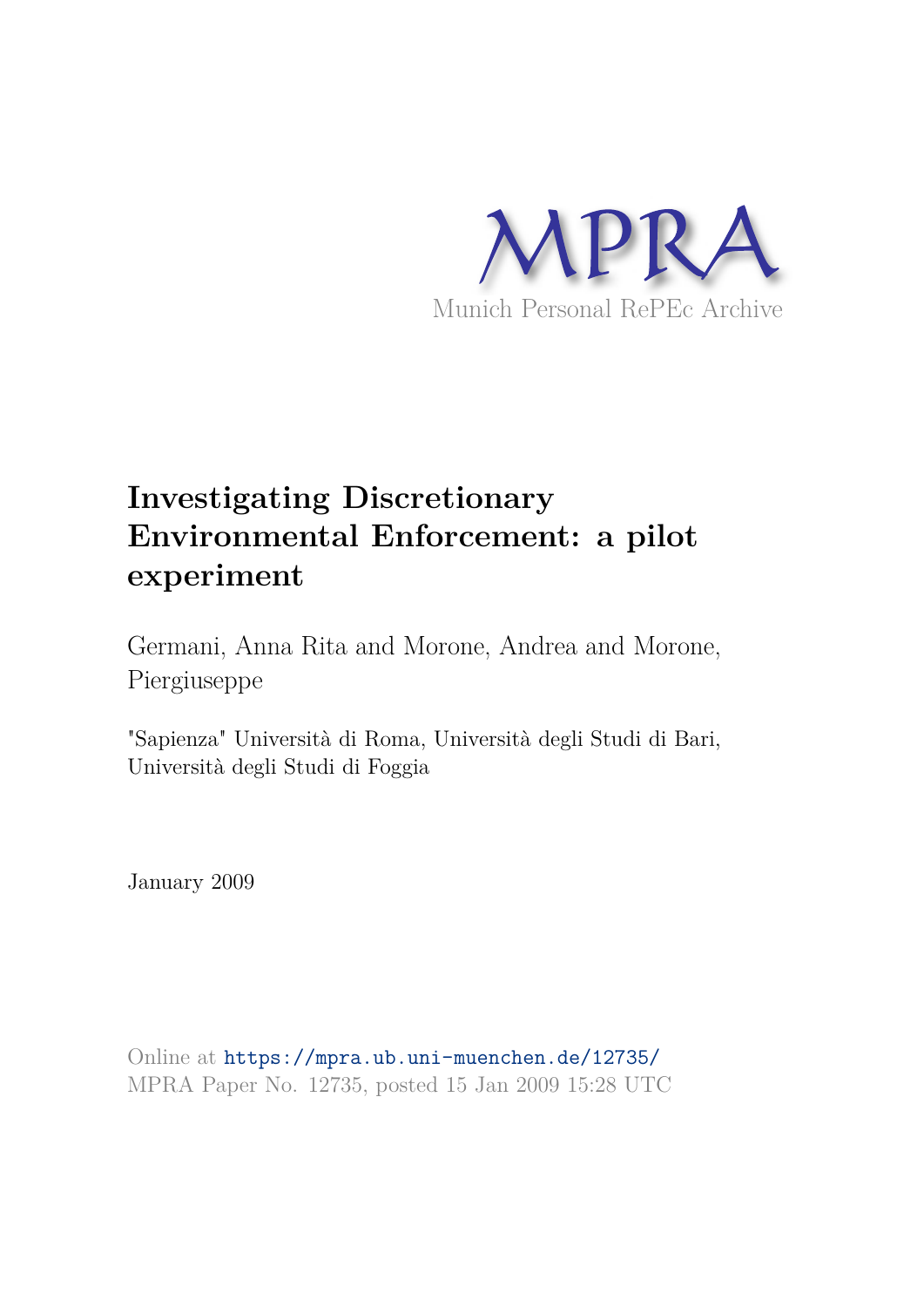# **Investigating Discretionary Environmental Enforcement: a pilot experiment**

Anna Rita Germani<sup>\*</sup>, Andrea Morone<sup>\*</sup> and Piergiuseppe Morone<sup>\*</sup>

**ABSTRACT:** In this work, we conducted a laboratory experiment in order to test the findings of a theoretical environmental enforcement model played as a strategic game where the firm's behavior is influenced by the course of actions discretionally undertaken by both the U.S. Environmental Protection Agency (EPA) and the U.S. Department of Justice (DOJ).

Our experimental findings suggest that the presence of the DOJ can be counterproductive in increasing social welfare, since it implies solely additional enforcement costs, which, in turn, might reduce the probability of conducting inspections by the EPA without affecting the probability of firm's compliance.

**Keywords:** classroom experiments, environmental enforcement, environmental economics.

**JEL classifications:** C90, O13, Q50.

# **1. Introduction**

 $\overline{a}$ 

Enforcement of laws and enforcing institutions are the most crucial elements for the success of any regulatory policy design and should be taken into consideration when formulating policies for promoting social welfare; it is, thus, important, in designing the environmental governance, to adopt institutional schemes able to implement effective environmental policy measures. In the last decade, the enforcement toolbox of U.S. environmental regulators and institutions has been harshly criticized [see, for example, Abbot, 2005] for having a too large amount of discretion, administrative and/or investigative in the hands of the Environmental Protection Agency (from now on, EPA), and prosecutorial in the hands of the Department of Justice (from now on, DOJ). Moreover, several empirical studies have documented how the enforcement of environmental laws is characterized by the fact that some violators are sentenced at criminal level while others, who have in substance committed the same crime, are not punished at all or are sanctioned with a purely administrative or civil fine [Barrett, 1992; Cory and Germani, 2002; Babbit et al., 2004]. This, in turn, raises the question of the effectiveness in terms of firms' compliance in such an enforcement system characterized by a high level of discretion at both administrative and civil/criminal levels.

Nowadays, the U.S. EPA is pushing enforcement activities at all fronts but especially on criminal actions. Such a trend has come under criticism as it has been argued that the fear of

<sup>♦</sup> "La Sapienza" University of Rome – Email: argermani@gmail.com

<sup>♥</sup> University of Bari – Email: a.morone@gmail.com

<sup>♠</sup> University of Foggia – Email: p.morone@gmail.com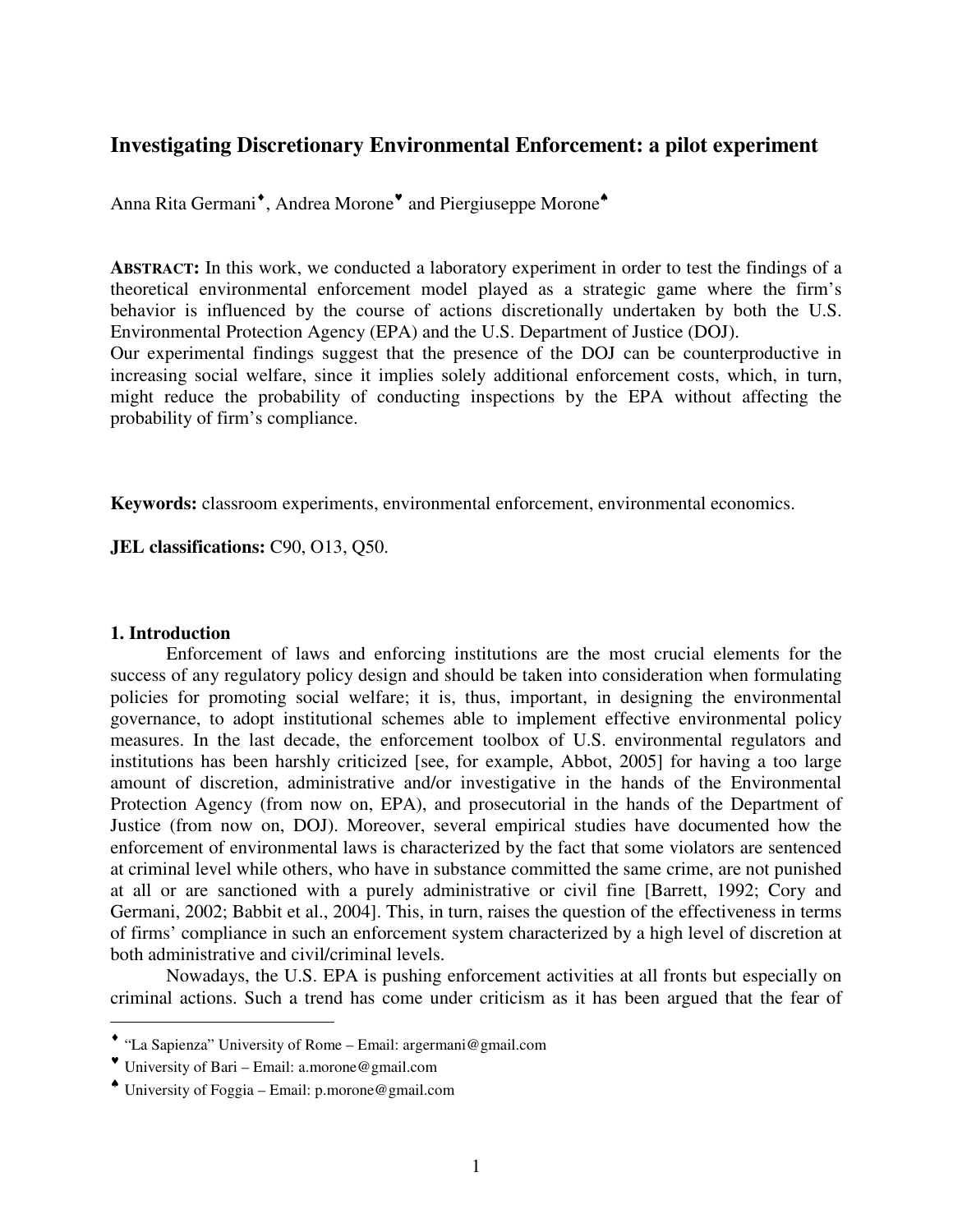being indicted may, in the long run, undermine environmental compliance worsening both the relations between EPA and firms and environmental conditions [Gaynor and Lippard, 2002; Coffee, 1991; Green, 1997]. Moreover, from a theoretical perspective Germani and Scaramozzino [2007] (from now on, G&S) have recently shown how also the presence of the DOJ does not appear to affect the level of compliance by firms.

Departing from this setting, and building on the theoretical model set up by G&S, we shall try to empirically test, by means of a laboratory experiment, the role of the DOJ in deterring firms from polluting. The paper is organized as follows: in the next section, key aspects of the main literature on environmental enforcement are provided; section 3 outlines the experimental model and describes the design of the experiment; section 4 presents the preliminary findings; finally, section 5 offers some concluding remarks.

# **2. Key references in the literature**

The vast theoretical literature on enforcement [e.g. Polinsky and Shavell, 1984, 2000; Posner, 1985, 2003; Shavell, 1993, 2003; Stigler, 1970; Garoupa, 1997, 2001, 2004] shows the fundamental importance of acting upon socially efficient enforcement strategies. As stated by Veljanovski [1984], "*it is legal rules and their enforcement that together shape the incentives and deterrents that attempt to alter the behaviour of those regulated and induce compliance with the law*". Also, Ayres and Braithwaite [1992] in their seminal work strongly underline how "*the trick of successful regulation is to establish a synergy between punishment and persuasion*". As it is well known, the basic prescription of enforcement theory is that potential violators behave according to both the probability of being detected and the severity of the sanction. This implies that deterrence may be improved either by raising the sanction, by increasing the expenditures on enforcement in order to raise the likelihood that the violator is captured, or again by changing the legal rules in order to increase the probability of detection [Cohen, 1998]. From an economic perspective, perfect compliance is neither possible nor desirable; since monitoring and enforcement activities are costly for the regulatory authority, the socially optimal level of enforcement has to be found at the point where the costs of law enforcement outweigh the benefits of harm prevention. This is a very crucial point and its importance is demonstrated by the fact that most of the law and economics literature has been focusing on how to best induce compliance at a lower enforcement cost.

Another key element of any regulatory policy is the choice of enforcement actions among those which are available to the relevant institutions (regulators and courts), ranging from administrative actions to civil litigations and criminal prosecutions. Arruñada and Casari [2007] analyze experimentally how different political and judicial institutions may fail to produce enforcement and thus determine market failures. They show that some alternative institutional arrangements may, on the one hand, produce different enforcement results and, on the other hand, provide decision makers with different incentive functions, by encouraging or discouraging enforcement actions.

Unfortunately, the empirical literature on the determinants of firms' environmental compliance is still very limited, and further investigation into how environmental regulators can influence firms' compliance in the real world is needed in order to better understand not only what kinds of enforcement actions are more effective in deterring noncompliance, but also in order to learn how to design and implement more efficient environmental measures.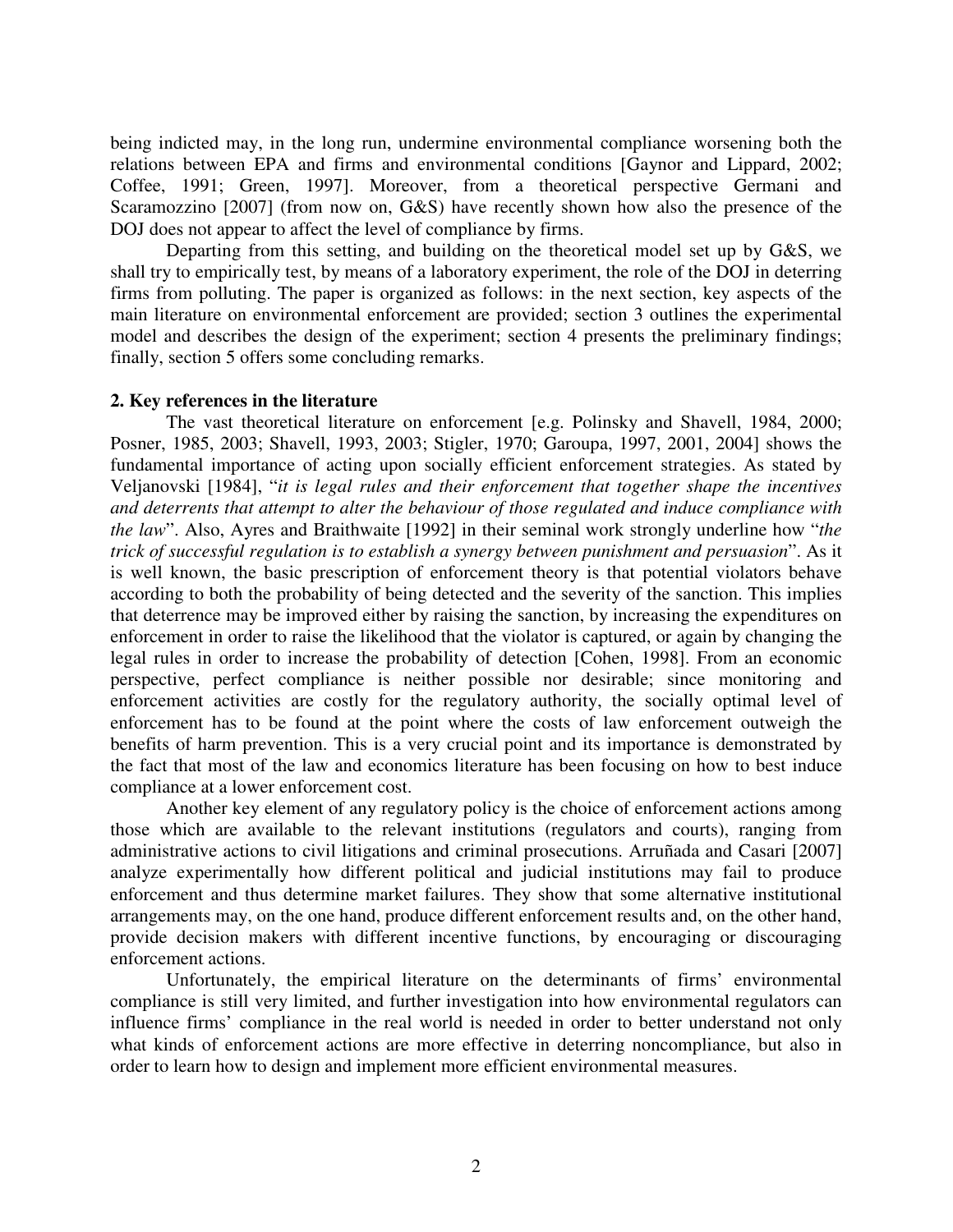To our knowledge, this work is the first attempt to offer an empirical validation for the efficacy of a combined use of administrative and civil/criminal enforcement approaches. It brings new empirical evidence in the realm of enforcement and discretion studies, by means of a laboratory experiment.

## **3. The experimental model**

 As already discussed, our experiment is grounded on the model proposed by G&S where the enforcement problem is modeled as a game where the firm's behavior is influenced by the course of actions discretionally implemented by both the EPA and the DOJ. Specifically, two games are played out: first, the authors consider the game between the firm and the EPA, where the firm can choose whether to comply with environmental regulations or not, by assessing the costs and benefits of compliance *versus* pollution. The EPA, not knowing the strategy chosen by the firm, must decide whether to carry out inspections or not. Then, the authors consider a more complex game, where the EPA can serve a notice of violation to the firm if the latter is found to be non-compliant and the task of environmental control is subsequently taken up by the DOJ which exercises its discretion deciding whether to initiate a civil or a criminal proceeding. As mentioned above, the authors show that the probability of compliance is unaffected by the presence of the DOJ.

 This finding is rather interesting as it shows that firms are deterred in their behaviour solely by EPA's administrative sanctions. Hence, it suggests that the presence of DOJ is just a cost for the society as it does not increase the probability of firms following an environmentally sound behavior.

 In what follows we shall attempt to test this theory by means of a laboratory experiment; more precisely we calculate the probability of compliance by letting subjects play two experimental treatments which correspond to the two games proposed by G&S and described above - i.e. a treatment without the DOJ and a treatment with the DOJ. We maintain that this procedure will allow us to obtain some interesting results, providing empirical evidence for the theoretical findings of G&S. While stating so, we are aware that this preliminary analysis suffers of two drawbacks: first, the pilot experiment is not incentive compatible; second, we are assuming that all subjects are risk neutral. In future research we shall address both these problems.

#### **3.1 Experimental design**

A *paper and pencil* experiment was conducted at the University of Foggia without monetary incentives; participants were first year undergraduate students from the Faculty of Economics.

The experiment builds on the decision problems described in G&S and briefly introduced above. As aforementioned, there are two games corresponding to two experimental treatments. In the first treatment players, acting as firms, play against the EPA (which is played by Nature). Each firm chooses between complying or not whereas the EPA chooses whether to carry out inspections or not. If the firm complies, it has to sustain a cost. The EPA also has to incur a cost if it decides to carry out an inspection (see figure 1).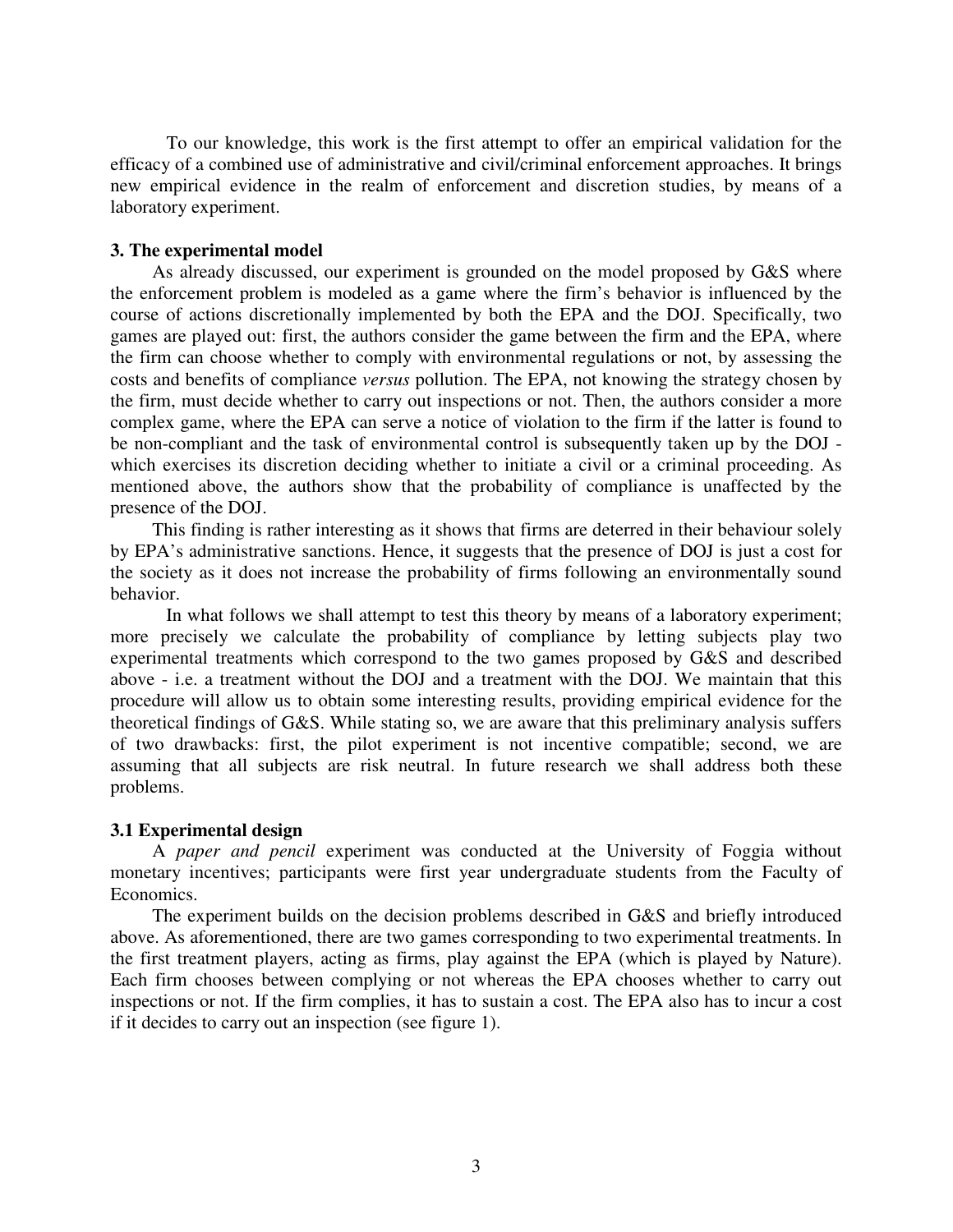#### *Figure 1: Strategic game between firm and EPA in extensive form*



In this treatment we assigned values to the parameters reported in figure 1 as follows: the probability *q* of EPA starting an inspection was set equal to 1/2 ; the value of non-complying firm *v* was set equal to 50 €; the cost of compliance *c* was set equal to 5 €; the fine *f* was set equal to 10 €; the other two parameters reported in figure 1 (the inspection cost  $-i$  and the environmental damage –*e*) are not relevant to our experiment as they characterize the EPA pay-off which in the experiment is played out by Nature.

In the second treatment, the EPA can serve a notice of violation to the firm if the latter is found non-compliant A notice of violation describes the violation and commands the violator to stop the activity.<sup>1</sup> Hence, the task of environmental control is taken up by the DOJ (also played by Nature) - which must then choose between a civil and a criminal prosecution (see figure 2).

In this treatment we assigned values to the parameters reported in figure 2 as follows: the probability *q1* of EPA starting an inspection was set equal to 1/4; probability *q2* of DOJ starting a civil action was set equal to 5/6; the value *v* was set equal to 50  $\epsilon$ ; the cost of compliance *c* was set equal to 5  $\epsilon$ ; the additional compliance cost  $c<sub>1</sub>$ , if the firm did not comply in the first instance, was set equal to 15  $\epsilon$ ; the fine from civil prosecution *f* was set equal to 10  $\epsilon$ ; the cost to the firm from criminal prosecution *j* was set equal to 40  $\epsilon$ . Also in this case some parameters reported in figure 2 where mot relevant to our experiment as they characterize the DOJ pay-off which in the experiment is played out by Nature  $(k_c$  the cost to DOJ of enforcing civil prosecution,  $k_i$  the cost of enforcing criminal prosecution, and finally *r* the reputation cost of letting off an offending firm with only a fine).

 $\overline{a}$ 

<sup>&</sup>lt;sup>1</sup> The purpose of a notice of violation (NOV) is to initiate a corrective action that will stop the violation. For instance, to provide an incentive for continuing compliance, NOVs for the Clean Water Act may result in monetary penalties up to \$27,500 per day, per violation, according to 33 U.S.C. 1319.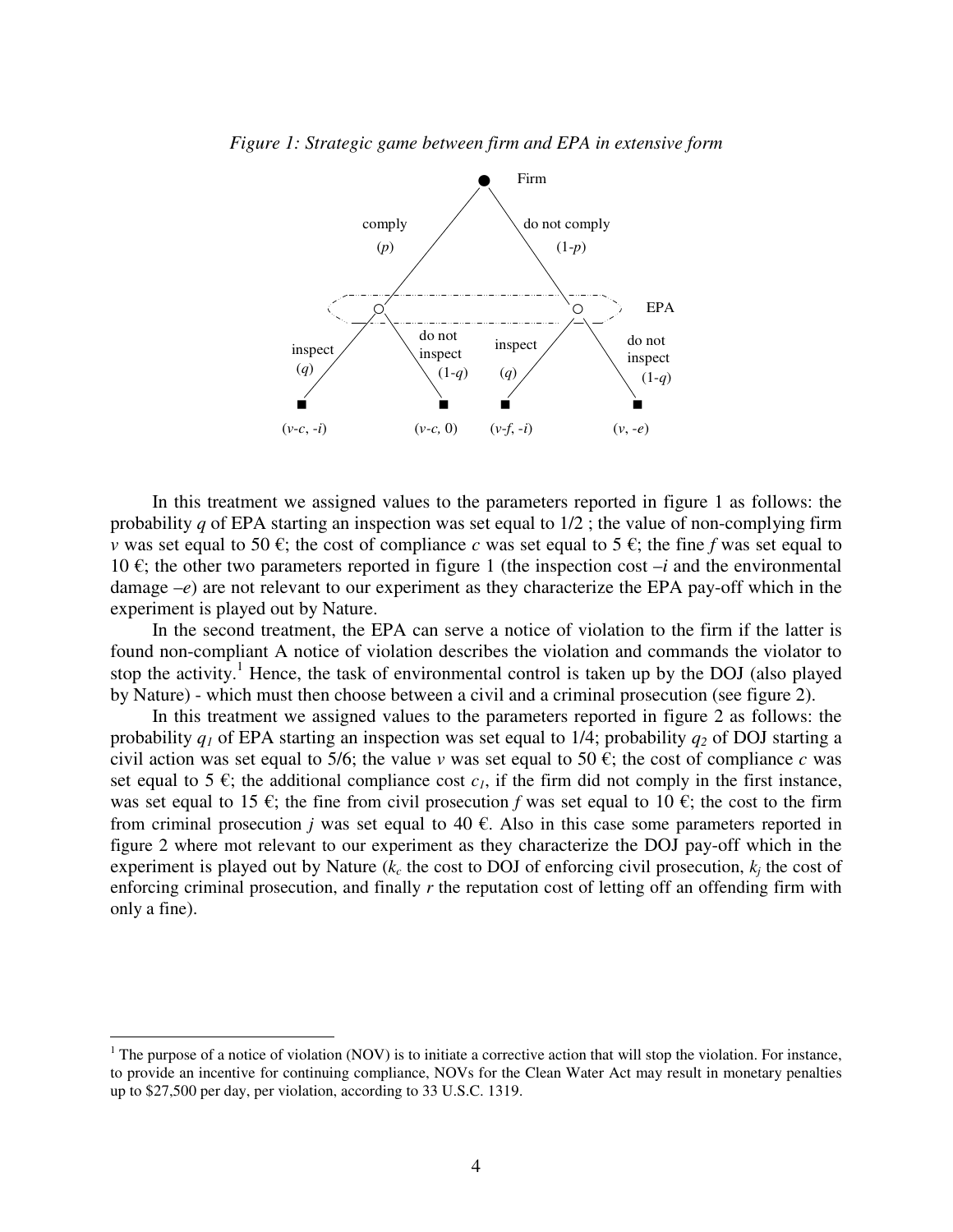

We elicit subjects' behaviour using the four pairwise choice gambles reported in figures 3 to 6. The pairwise choice gamble reported in figure 3 represents the firm's decision problem depicted in figure 1 (i.e. treatment 1). On the one hand, if the firm decides to *comply* (see left gamble), whatever the EPA action is, it will get *v-c* (set in the experiment equal to 45  $\epsilon$ ); on the other hand, if the firm decides to *not comply* its pay-off depends on the EPA action; more precisely it gets (with probability *q*) *v*-*f* (equal to 40  $\epsilon$ ) if the EPA decides to inspect, and *v* (equal to 50 $\epsilon$ ) otherwise (see right gamble).

The pairwise choice gamble reported in figure 4 represents one part of the firm decision problem developed in the second game of G&S and presented in figure 2 above. More precisely, if the firm decides to *comply* (see left gamble), whatever the EPA action is, it gets *v-c*; if the firm decides *to not comply*, its pay-off depends on the EPA's action; if the EPA decides to *not inspect* it gets (with probability  $1-q_l$ ) *v*; if the EPA decides to *inspect* and the firm reacts to the EPA's notice of violation by complying, then its payoff will be, independently of the DOJ decision, *v-c* $c_1 = 30 \text{ } \in \text{(see right gamble)}.$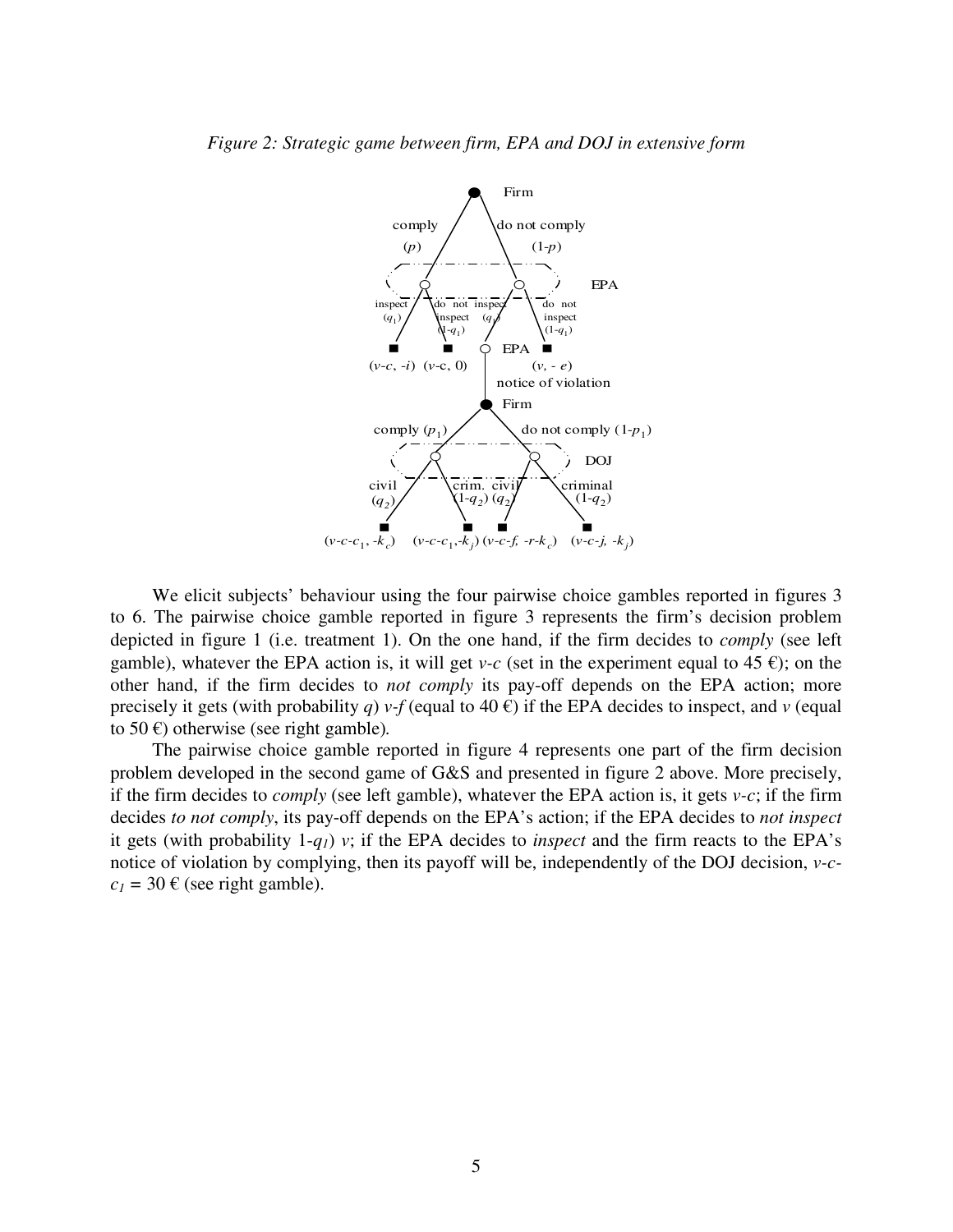

*Figure 3: Gambles of the game between firm and EPA*

*Figure 4: Gambles of the game between firm, EPA and DOJ – first part* 



*Figure 5: Gambles of the game between firm, EPA and DOJ – second part* 

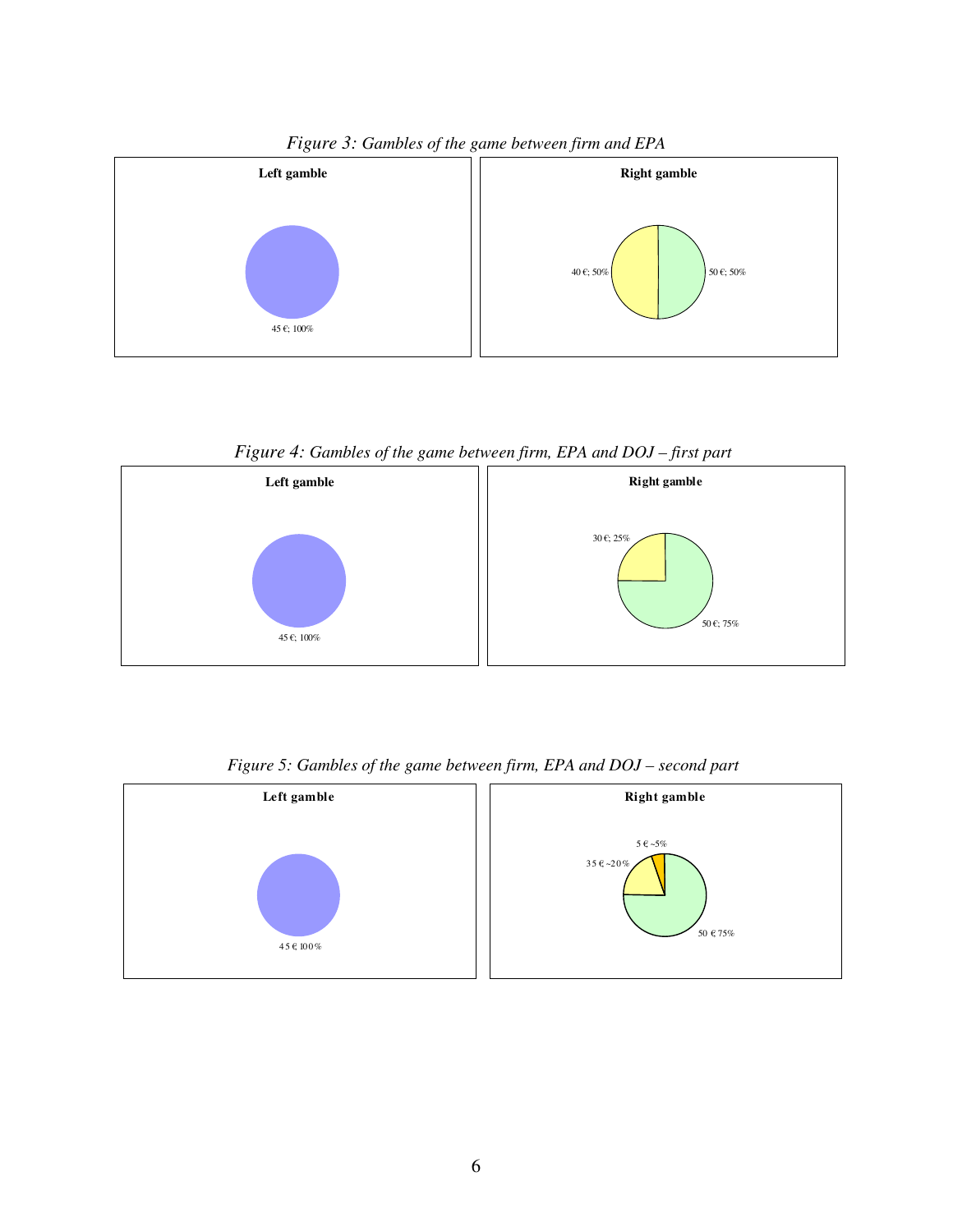



The pairwise choice gamble reported in figure 5 represents the remaining part of the firm decision problem depicted in figure 2. As always, if the firm decides to *comply* (see the left gamble), whatever the EPA action is, it gets *v-c*; if the firm decides to *not comply* and the EPA decides to *not inspect*, the firm gets (with probability 1-*q1*) *v*; if the EPA decides to *inspect* and the polluting firm does not react to the EPA's notice of violation by complying, then its pay-off is (with probability  $q_1 \times q_2 = 5/24$ ) *v-c-f* = 35  $\epsilon$  if the DOJ starts a *civil* procedure and (with probability  $q_1 \times (1-q_2) = 1/24$ ) *v-c-j* = 5  $\epsilon$  if the DOJ starts a *criminal* procedure (see right gamble).

Finally, the pairwise choice gamble reported in figure 6 represents a consistency test, as it allows to verify if subjects' preference respect the transitivity axiom.

### **4. Preliminary findings**

In this section we present some preliminary findings obtained running a pilot experiment. Out of the 51 subjects that took part in the experiment, two did not pass the consistency test discussed above. One of these two subjects displayed also an irrational behaviour in the second session of the experiment (i.e. when the DOJ was introduced). Henceforth, we drop them both from the database and conduct our analysis on the remaining 49 observations.

As discussed in the experimental design section, we first tested the strategic game between the EPA and the firm; we report results in figure 7. Out of the 49 subjects considered, almost half decided to comply (24 subjects). We then compared this result with those obtained in the second treatment of the experiment in order to test the core finding of G&S - i.e. that the introduction of the DOJ does not affect the probability of compliance and, therefore, that the DOJ represents a net cost for the society.

In the game played among firm, EPA and DOJ, as showed in figure 8, only 11 subjects complied with environmental measures in the first move. This striking result would suggest that introducing the DOJ produces a sharp reduction in the rate of compliance. However, we can observe that out of the 38 subjects that decided to pollute, almost 45 per cent switched to a non polluting behaviour once the EPA notifies the violation.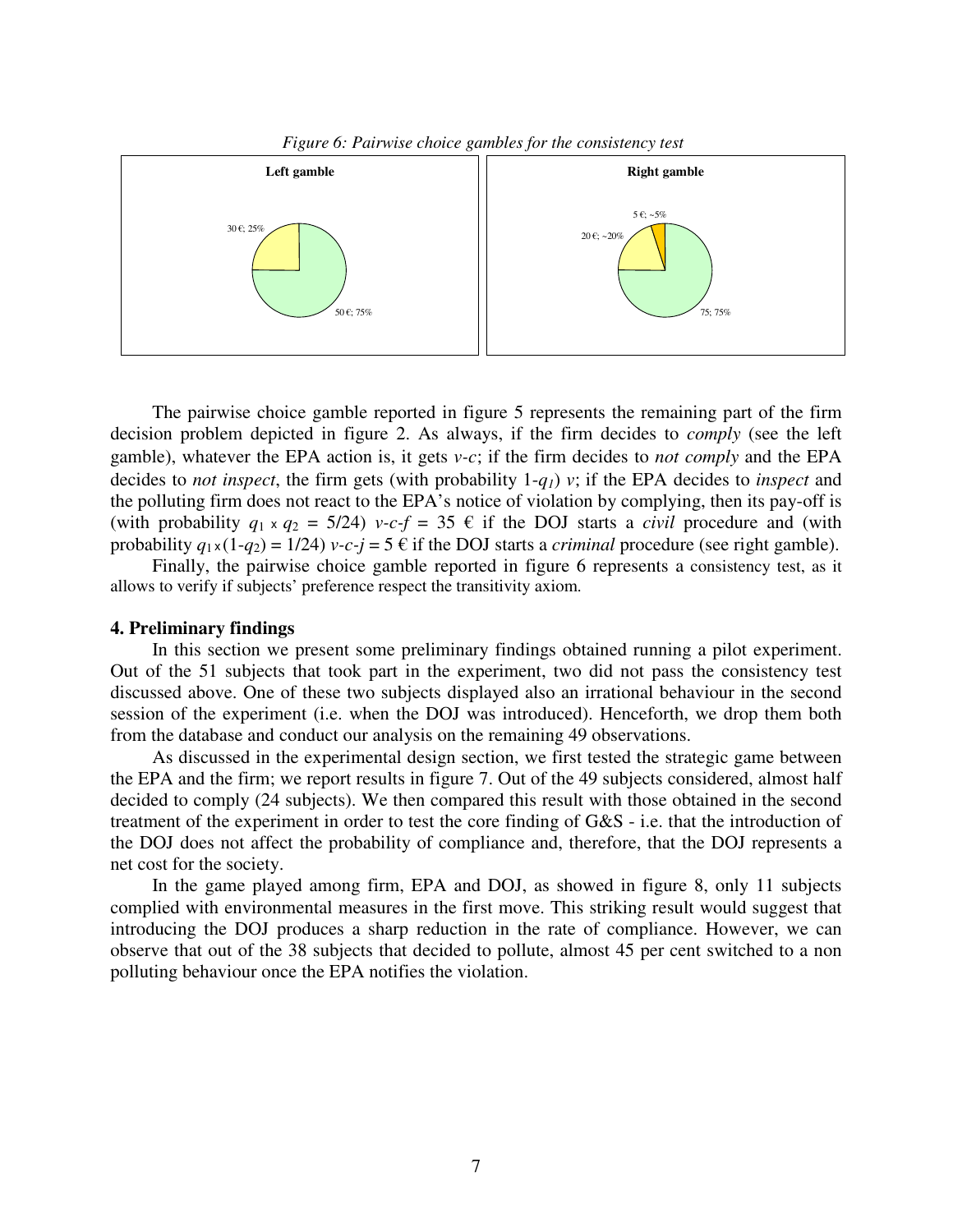



*Figure 8: Subjects' behaviour in the game between firm, EPA and DOJ* 



As set in the G&S model, we know that the probability of inspection (and hence, for those firms who did not comply, of receiving a notice of violation) is  $q_1 = c/(c-c_1)$ . So, under our experimental parameterization, this probability will be equal to 1/4. Therefore, we can expect that out of the 38 firms that did not comply only  $38/4 = 9.5$  will be inspected by the EPA and then only 4.2 will switch to compliance.

All in all, this adds up to  $11 + 4.2 = 15.2$  complying firms, which is less than two thirds of the number of firms that decided to comply in the first game. Hence, we can conclude that the introduction of the DOJ in the game reduces sharply the number of complying firms and, therefore, reduces the efficacy of the enforcement strategy.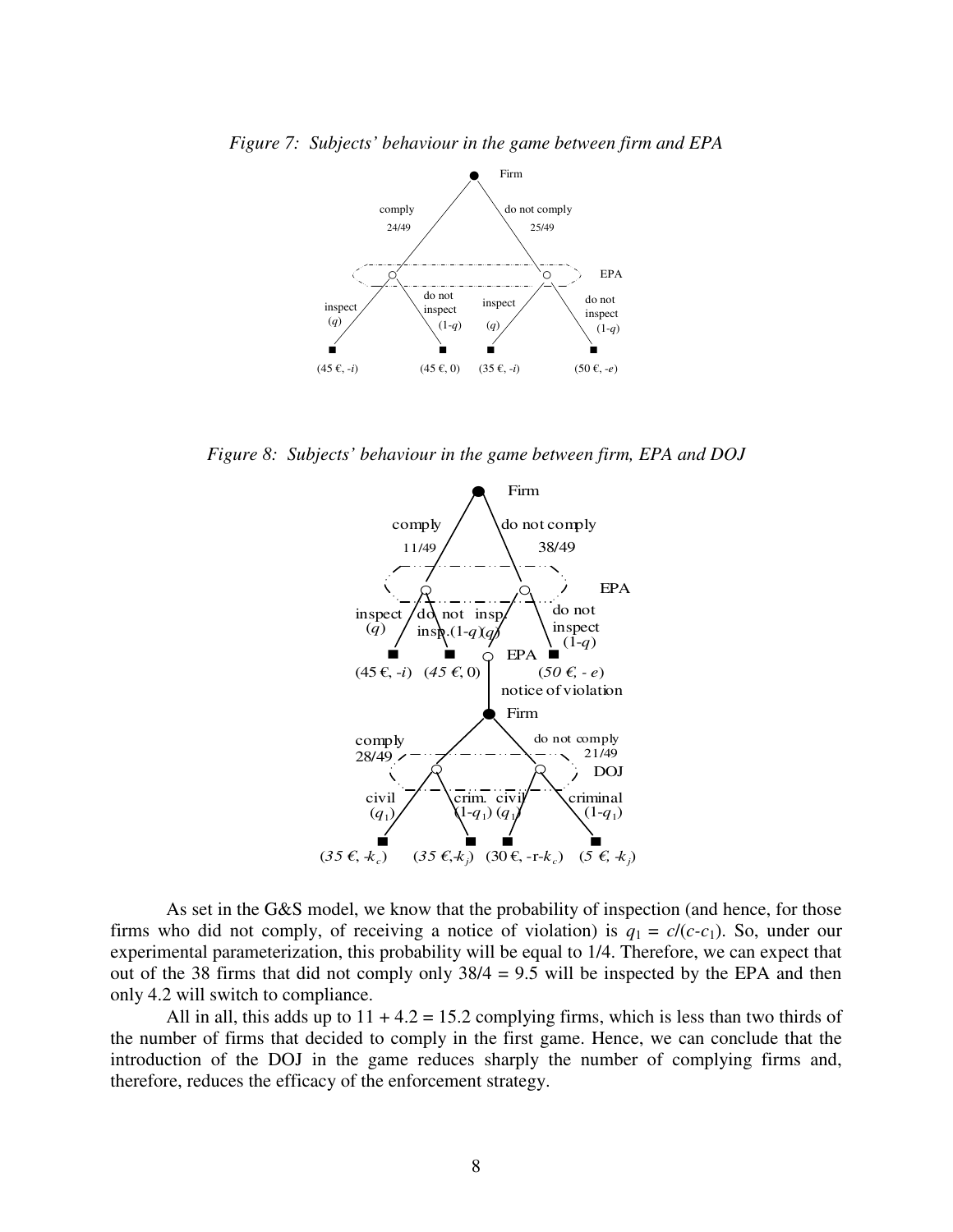In addition, we can calculate the threshold value of  $q_1$  which would lead to an equilibrium in which the same number of firms would comply in both games with and without the DOJ. This value would be 0.76, implying that the EPA should conduct an inspection with a probability of 76%. Note that this probability is higher than that required to obtain the same level of compliance in the game without the DOJ (which was  $q = 0.5$ ). In turn, under the G&S parameterization, our experimental findings suggest that the presence of the DOJ is a cost for society, as it increases the number of complying firms only if the EPA conducts more inspections.

### **5. Some concluding remarks**

Criminal enforcement has always been perceived as a very important tool in deterring antisocial behaviors. However, one of the main criticisms of criminal enforcement is that often civil liability provides sufficient mechanisms of deterrence without involving expensive and protracted litigation costs [Hoffman, 1992]. Some critics have also noted that criminal enforcement does not lead to optimal deterrence because prosecutors are often accused of choosing cases arbitrarily based largely on political motivations [Lazarus, 1995].

Our findings may support such criticism as they show that it is possible to protect the environment without having to recourse to criminal prosecutions. Our results, in fact, provide a first empirical validation of the theoretical outcomes obtained by G&S by supporting the argument that it is more efficient to let the EPA resolve the cases internally (administratively) rather than refer them to the Department of Justice for civil or criminal prosecution. From our experimental test it emerges that the intervention of the DOJ acts merely as an additional enforcement cost, which, in turn, might reduce the probability of conducting inspections by the EPA without affecting the probability of firm's compliance.

This may suggest that some institutional mechanisms (such as that of enhancing criminal enforcement programs) would not necessarily strengthen deterrence since criminal fines might not be able to give polluters the adequate incentives to prevent environmental crimes; criminal enforcement may, indeed, reduce the effectiveness of enforcement policies.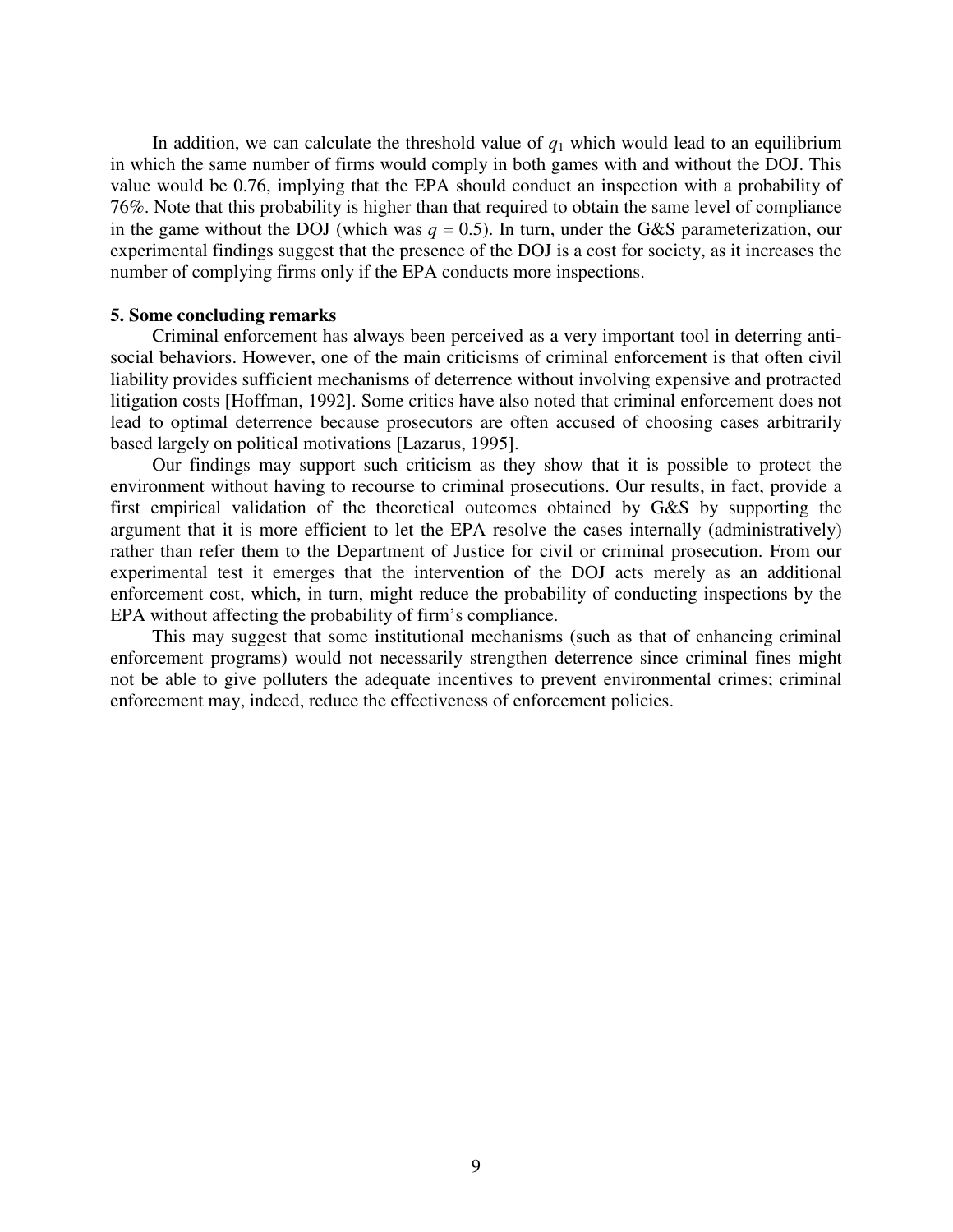#### **References**

- Abbot C. (2005). "The Regulatory Enforcement of Pollution Control Laws", *Journal of Environmental Law*, 17(2):161-180.
- Ayres I. and J. Braithwaite (1992). *Responsive Regulation: Transcending the Deregulation Debate*, Oxford University Press.
- Arruñada B. and M. Casari (2007). "How Enforcement Institutions Affect Markets", ISNIE, April, Reykjavik.
- Babbit C.J., D.C. Cory, and B.L. Kruchek (2004). "Discretion and the Criminalization of Environmental Law," 15(1) *Duke Environmental Law and Policy Forum*.
- Barrett J. (1992). "Sentencing Environmental Crimes under the United States Sentencing Guidelines: A Sentencing Lottery," *Environmental Law*, 22*.*
- Coffee J.C. (1991). "Does Unlawful mean Criminal?: Reflections on the Disappearing Tort/Crime Distinction in American Law", *Boston University Law Review*, 193.
- Cohen, M.A. (1998). "Monitoring and Enforcement of Environmental Policy", Vanderbilt University, http://www.vanderbilt.edu/VCEMS
- Cory C.D. and A.R. Germani (2002). "Criminal Sanction for Agricultural Violations of the CWA," 4(6) *Water Policy*.
- Garoupa N. (1997). "The Theory of Optimal Law Enforcement," *Journal of Economic Surveys*, 11:267-295.
- Garoupa N. (2001). "Optimal Magnitude and Probability of Fines," *European Economic Review*, 45:9.
- Garoupa N. (2004). "An Economic Analysis of Criminal Law," *in Economic Analysis of Law: A European Perspective*, Edward Elgar, edited by Aristides Hatzis.
- Gaynor K.A. and B.S. Lippard (2002). "Environmental Enforcement: Industry should not be Complacent", *Environmental Law Reporter*, vol. n. 32.
- Germani A.R. and P. Scaramozzino (2007). "Modeling Environmental Discretion through Randomized Strategies", *DeFiMs working paper* n. 83.
- Green S.P. (1997). "Why it's a Crime to Tear the Tag Off a Mattress: Overcriminalization and the Moral Content of Regulatory Offenses, *Emory Law Journal*, 46.
- Hoffman S. (1992). "Criminal Sanctions in Accidental Oil Spill Cases Punishment Without a Crime", *Nebraska Law Review*, 71.
- Lazarus R.J. (1995). "Meeting the Demands of Integration in the Evolution of Environmental Law: Reforming Environmental Criminal Law", *Georgetown Law Journal*, 83.
- Polinsky A.M. and S. Shavell (1984). "The Optimal use of Fines and Imprisonment," in 24 *Journal of Public Economics* 89-99.
- Polinsky A. M. and S. Shavell (2000). "The Economic Theory of Public Enforcement of Law," 38 *Journal of Economic Literature* 45-74.